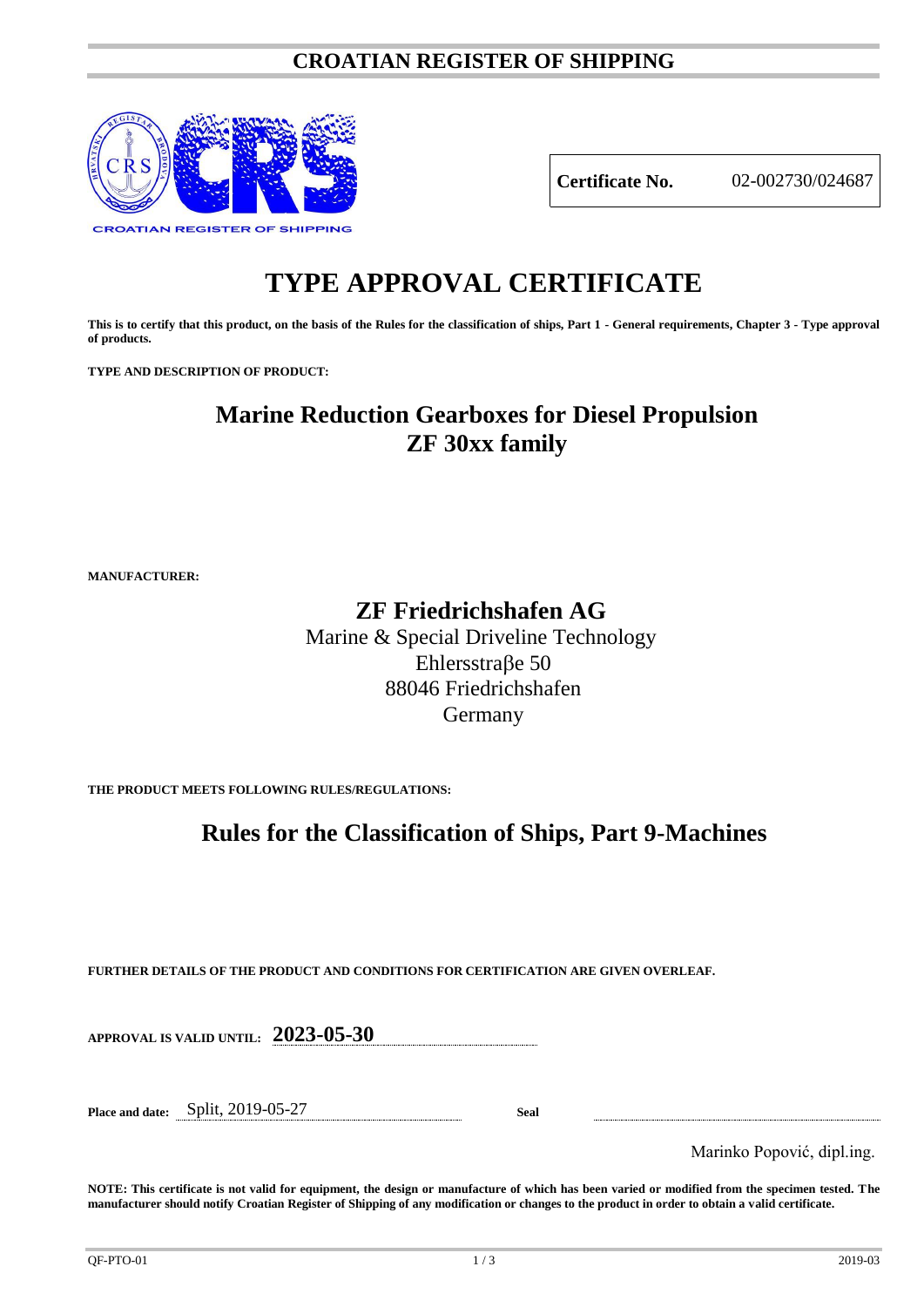

#### **DETAILED PRODUCT DESCRIPTION:**

*Marine reduction gearboxes ZF 3000, ZF 3050, ZF 3055, ZF 3060 (NR, NR2, D) with built-in hydraulic clutches and with/without reversing stage*.

#### **APPLICATION / LIMITATIONS:**

*The approval status is based on application factor 1,30.*

| Continuous Duty, commercial application, single screw |            |            |               |                      |
|-------------------------------------------------------|------------|------------|---------------|----------------------|
| Model                                                 | <b>MCR</b> | <b>RPM</b> | <b>Torque</b> | <b>Ratios</b>        |
| ZF 3000<br>(NR, NR2, D)                               | 836 kW     | 2100       | 3801 Nm       | 1.093, 1.250, 1.343, |
|                                                       |            |            |               | 1.441, 1.500, 1.563, |
|                                                       |            |            |               | 1.645, 1.700, 1.733, |
| ZF 3050<br>(NR, NR2, D)                               | 979 kW     |            | 4454 Nm       | 1.800, 1.828, 2.037, |
|                                                       |            |            |               | 2.154, 2.240, 2.375, |
|                                                       |            |            |               | 2.500, 2.609, 2.773, |
|                                                       |            |            |               | 2.952                |

| <b>Medium Duty, commercial application, single screw</b> |            |                                                  |                      |                      |
|----------------------------------------------------------|------------|--------------------------------------------------|----------------------|----------------------|
| Model                                                    | <b>MCR</b> | <b>RPM</b>                                       | <b>Torque</b>        | <b>Ratios</b>        |
| ZF 3000                                                  | $1090$ kW  | 4005 Nm<br>4921 Nm<br>2600<br>5261 Nm<br>4958 Nm |                      | 1.093, 1.250, 1.343, |
| (NR, NR2, D)                                             |            |                                                  | 1.441, 1.500, 1.563, |                      |
|                                                          | 1340 kW    |                                                  |                      | 1.645, 1.700, 1.733, |
| ZF 3050<br>(NR, NR2, D)                                  |            |                                                  |                      | 1.800, 1.828, 2.037, |
|                                                          |            |                                                  |                      | 2.154, 2.240, 2.375, |
|                                                          |            |                                                  |                      | 2.500, 2.609, 2.773, |
|                                                          |            |                                                  |                      | 2.952                |
| ZF 3055<br>(NR, NR2, D)                                  | 1433 kW    |                                                  |                      | 1.093, 1.250, 1.343, |
|                                                          |            |                                                  |                      | 1.441, 1.500, 1.563, |
|                                                          |            |                                                  |                      | 1.645, 1.700, 1.733, |
|                                                          |            |                                                  |                      | 1.800, 1.828, 2.037, |
|                                                          |            |                                                  |                      | 2.154, 2.240, 2.375, |
|                                                          |            |                                                  |                      | 2.500, 2.609, 2.773  |
|                                                          | 1350 kW    |                                                  |                      | 2.952                |

| Light Duty, commercial application, multiple screw |            |            |         |                                                                                                                      |  |
|----------------------------------------------------|------------|------------|---------|----------------------------------------------------------------------------------------------------------------------|--|
| Model                                              | <b>MCR</b> | <b>RPM</b> | Torque  | <b>Ratios</b>                                                                                                        |  |
| ZF 3000<br>(NR, NR2, D)                            | 1316 kW    | 2600       | 4834 Nm | 1.093, 1.250, 1.343,<br>1.441, 1.500, 1.563,<br>1.645, 1.700, 1.733,<br>1.800, 1.828, 2.037,<br>2.154, 2.240, 2.375, |  |
| ZF 3050<br>(NR, NR2, D)                            | 1460 kW    |            | 5361 Nm |                                                                                                                      |  |
| ZF 3055<br>(NR, NR2, D)                            | 1464 kW    |            | 5376 Nm |                                                                                                                      |  |
| ZF 3060<br>(NR, NR2, D)                            | 1381 kW    | 2450       | 5382 Nm | 2.500, 2.609, 2.773,<br>2.952                                                                                        |  |

| <b>Pleasure Duty, yacht application, single screw</b> |            |            |               |                                                                               |  |
|-------------------------------------------------------|------------|------------|---------------|-------------------------------------------------------------------------------|--|
| Model                                                 | <b>MCR</b> | <b>RPM</b> | <b>Torque</b> | <b>Ratios</b>                                                                 |  |
| ZF 3050<br>(NR, NR2, D)                               | 1603 kW    | 2600       | 5887 Nm       | 1.093, 1.250, 1.343,<br>1.441, 1.500, 1.563,<br>1.645, 1.700, 1.733,          |  |
| ZF 3055<br>(NR, NR2, D)                               | 1687 kW    |            | 6197 Nm       |                                                                               |  |
| ZF 3060<br>(NR, NR2, D)                               | 1644 kW    | 2450       | 6408 Nm       | 1.800, 1.828, 2.037,<br>2.154, 2.240, 2.375,<br>2.500, 2.609, 2.773,<br>2.952 |  |